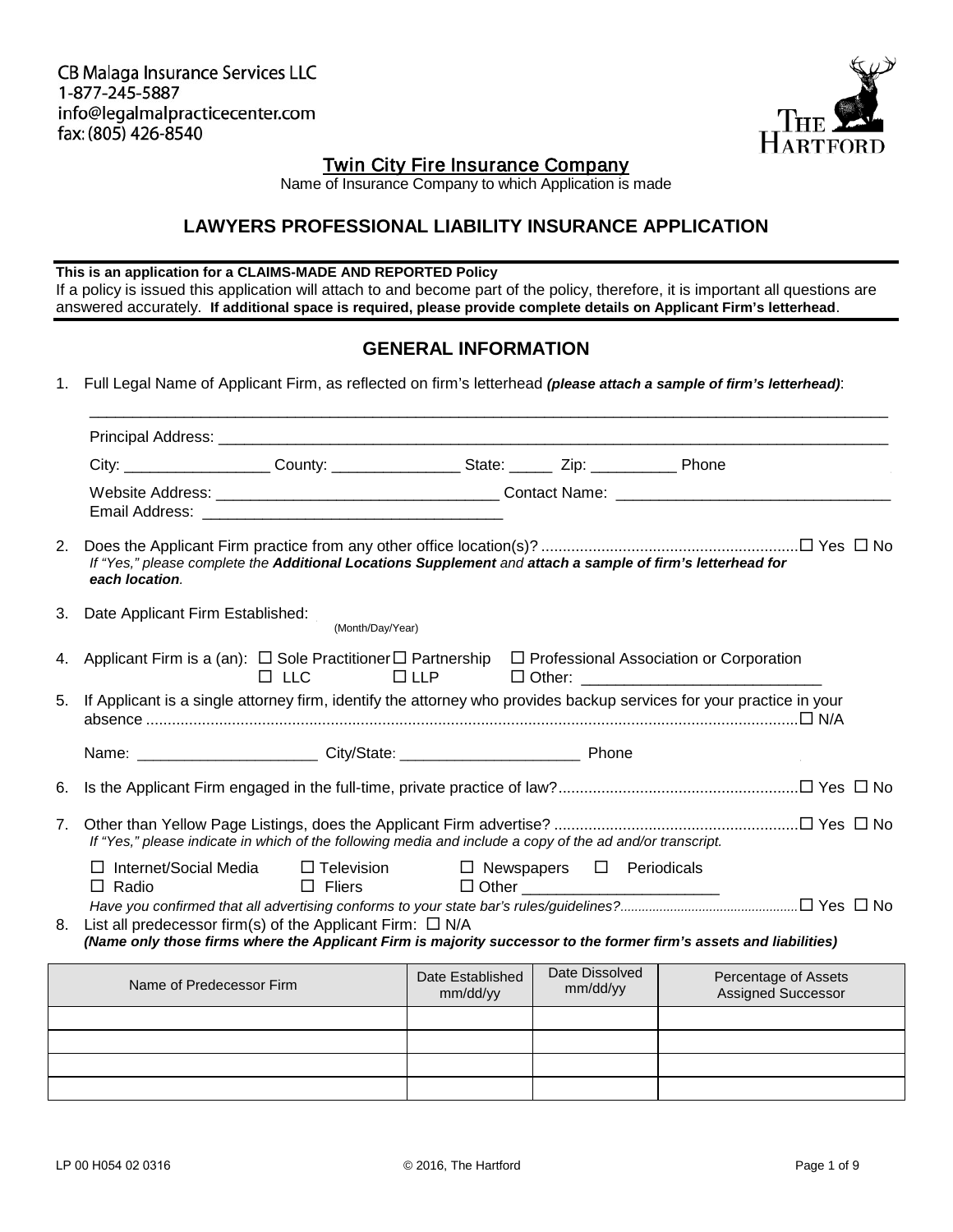9. Provide the total number of non-attorney employees utilized by the Applicant Firm as:

| <b>Law Clerks</b> | Paralegals | Investigators | Abstractors | <b>Title Agents</b> | Clerical | Other |
|-------------------|------------|---------------|-------------|---------------------|----------|-------|
|                   |            |               |             |                     |          |       |

10. Indicate gross annual revenue for the Applicant Firm: **(***If Applicant Firm is newly established, please provide best estimate)*

| Estimate for Current Fiscal Year                                                                                                |          | Last Fiscal Year<br>Second Last Fiscal Year |                        |  |
|---------------------------------------------------------------------------------------------------------------------------------|----------|---------------------------------------------|------------------------|--|
| $\mathbb{S}$                                                                                                                    |          | $\mathbb{S}$                                |                        |  |
| 11. Does any client represent more than 25% of the Applicant Firm's gross annual revenues? □ Yes □ No<br>If "Yes," please list. |          |                                             |                        |  |
| Name of Client                                                                                                                  | Industry | Legal Services Provided                     | % of Firm's<br>revenue |  |
|                                                                                                                                 |          |                                             |                        |  |
|                                                                                                                                 |          |                                             |                        |  |

### **ATTORNEY INFORMATION**

12. List all attorneys associated with the Applicant Firm *(Include yourself if you are a Sole Practitioner)*

|        | Attorney's Name                                                                                                                                                                                                                                                                       | $D-C^*$          | <b>Hours Worked</b><br>Per Week      | State/Year<br>Admitted<br>to Bar | Date Started in<br>Private<br>Practice<br>(mm/dd/vv) | Date Joined<br>Applicant or<br>Predecessor<br>Firm<br>(mm/dd/yy) |
|--------|---------------------------------------------------------------------------------------------------------------------------------------------------------------------------------------------------------------------------------------------------------------------------------------|------------------|--------------------------------------|----------------------------------|------------------------------------------------------|------------------------------------------------------------------|
|        |                                                                                                                                                                                                                                                                                       |                  |                                      |                                  |                                                      |                                                                  |
|        |                                                                                                                                                                                                                                                                                       |                  |                                      |                                  |                                                      |                                                                  |
|        |                                                                                                                                                                                                                                                                                       |                  |                                      |                                  |                                                      |                                                                  |
|        |                                                                                                                                                                                                                                                                                       |                  |                                      |                                  |                                                      |                                                                  |
|        |                                                                                                                                                                                                                                                                                       |                  |                                      |                                  |                                                      |                                                                  |
|        |                                                                                                                                                                                                                                                                                       |                  |                                      |                                  |                                                      |                                                                  |
|        |                                                                                                                                                                                                                                                                                       |                  |                                      |                                  |                                                      |                                                                  |
|        |                                                                                                                                                                                                                                                                                       |                  |                                      |                                  |                                                      |                                                                  |
|        |                                                                                                                                                                                                                                                                                       |                  |                                      |                                  |                                                      |                                                                  |
|        | *Designation Code:                                                                                                                                                                                                                                                                    |                  |                                      |                                  |                                                      |                                                                  |
| P      | = Owner/Officer/Shareholder<br>O<br>$=$ Partner<br>$RP =$<br><b>Retired Partner</b>                                                                                                                                                                                                   | $IC =$<br>$OC =$ | Independent Contractor<br>Of Counsel |                                  | Associate<br>A<br>$=$<br>S<br>$=$                    | Sole Practitioner                                                |
|        | 13. Does any attorney associated with the Applicant Firm act as an:<br>$\Box$ Independent contractor or Of Counsel to another firm?                                                                                                                                                   |                  |                                      | □ Public Defender                |                                                      | $\Box$ Prosecuting Attorney                                      |
| $\Box$ | Public official $\Box$ In-house attorney of any corporation or governmental agency?<br>If so, please indicate the individual's name, the number of hours worked per week, the name of the entity and whether the<br>individual is acting as an employee or an independent contractor. |                  |                                      |                                  |                                                      |                                                                  |
|        |                                                                                                                                                                                                                                                                                       |                  | state directly than Americanst Fig.  |                                  | متما المتماد والمتملك ومستوا والمارودة               |                                                                  |

14. Does any attorney or non-attorney associated with the Applicant Firm provide professional services as an accountant, insurance agent or broker, investment adviser, real estate agent or broker or securities agent or broker?  $\Box$  Yes  $\Box$  No *If "Yes," please indicate name, type of services provided, percentage of time spent, under which name these services are provided, professional liability carrier, limit of liability and copy of letterhead used.*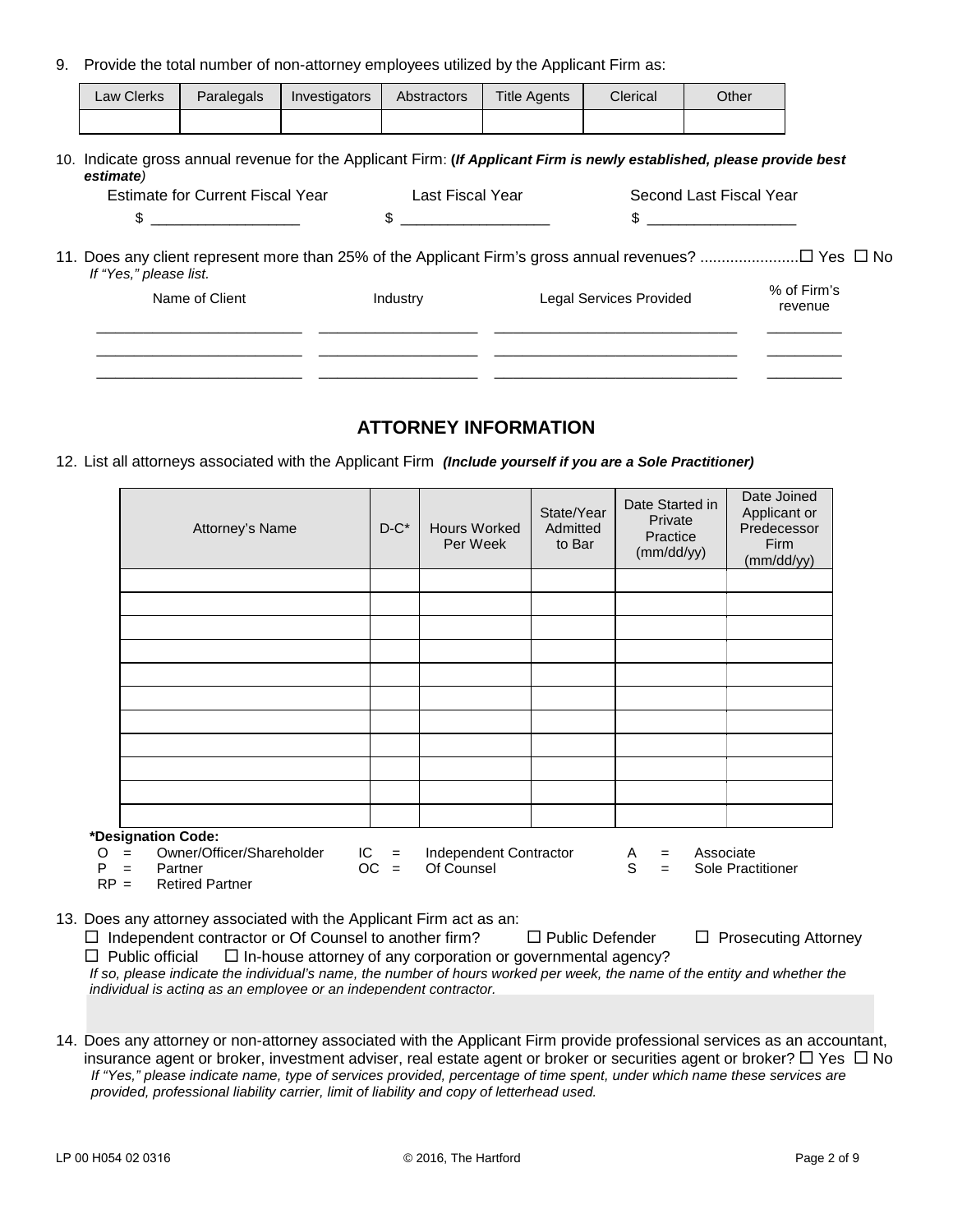| 15. Has any attorney or former attorney associated with the Applicant Firm, in the past six (6) years, provided any legal<br>services to or served as a fiduciary, committee member, officer, director, partner, employee, principal shareholder or<br>If "Yes," please complete the Financial Institution Supplement. |
|------------------------------------------------------------------------------------------------------------------------------------------------------------------------------------------------------------------------------------------------------------------------------------------------------------------------|
| 16. Has any attorney or former attorney associated with the Applicant Firm, in the past six (6) years, provided legal<br>services:                                                                                                                                                                                     |

| a. To issuers, underwriters or affiliates thereof, with respect to the issuance, offering or sale of securities? |
|------------------------------------------------------------------------------------------------------------------|
|                                                                                                                  |
| b. In any way related to the formation, syndication, promotion or management of any limited partnerships?        |
|                                                                                                                  |
| If "Yes" to any part of Question 16 above, please complete the Securities Supplement.                            |

# **AREAS OF PRACTICE ("AOP")**

17. Based on the Applicant Firm's gross revenue for the last fiscal year, indicate the percentage of revenue derived from the following areas of practice. **The total must equal 100%**. **(If Applicant Firm is newly established, please provide best estimate**).

| Area of Practice                             | $\frac{0}{0}$ | Area of Practice                                                             | $\frac{0}{0}$ |
|----------------------------------------------|---------------|------------------------------------------------------------------------------|---------------|
| $BI/PI - Plaintiff(6)$                       |               | Wills/Estate Planning/Probate/Trusts - assets <<br>\$1,000,000               |               |
| General Liability(6)                         |               | Wills/Estate Planning/Probate/Trusts - assets ><br>\$1,000,000 < \$5,000,000 |               |
| Medical Malpractice(6)                       |               | Wills/Estate Planning/Probate/Trusts - assets<br>> \$5,000,000               |               |
| Other Plaintiff(6)                           |               | Admiralty/Maritime - Defense                                                 |               |
| Workers Compensation - Plaintiff(6)          |               | Admiralty/Maritime - Plaintiff(6)                                            |               |
| Corporate - Formation/Alteration             |               | Antitrust/Trade Regulation                                                   |               |
| Mergers and Acquisitions                     |               | Arbitration/Mediation                                                        |               |
| Corporate - General *                        |               | Aviation                                                                     |               |
| *Please provide complete details on          |               | Banking/Financial Institutions(1)                                            |               |
| separate sheet                               |               | Bankruptcy                                                                   |               |
| <b>Family Law</b>                            |               | BI/PI - Defense                                                              |               |
| Divorce - assets < \$1,000,000               |               | Civil Rights/Discrimination                                                  |               |
| Divorce - assets > $$1,000,000 < $5,000,000$ |               | Collection/Repossession                                                      |               |
| Divorce - assets > \$5,000,000               |               | Communication/FCC                                                            |               |
| All other Family Law                         |               | Copyright/Trademark (Not Patent)(2)                                          |               |
| Insurance                                    |               | Criminal                                                                     |               |
| <b>Workers Compensation - Defense</b>        |               | Entertainment/Sports(3)                                                      |               |
| Labor Law - Management                       |               | Environmental - General(4)                                                   |               |
| Employee Benefit Plans/ERISA                 |               | Environmental - Litigation                                                   |               |
| Administrative                               |               | Foreign (Non-U.S. Law)/International                                         |               |
| <b>Eminent Domain</b>                        |               | Healthcare                                                                   |               |
| Municipal/Governmental - Zoning & Planning   |               | Immigration                                                                  |               |
| Municipal/Governmental - Other (Not Bonds)   |               | Investment Counseling/Money Management                                       |               |
| <b>School Law</b>                            |               | Labor Law - Union                                                            |               |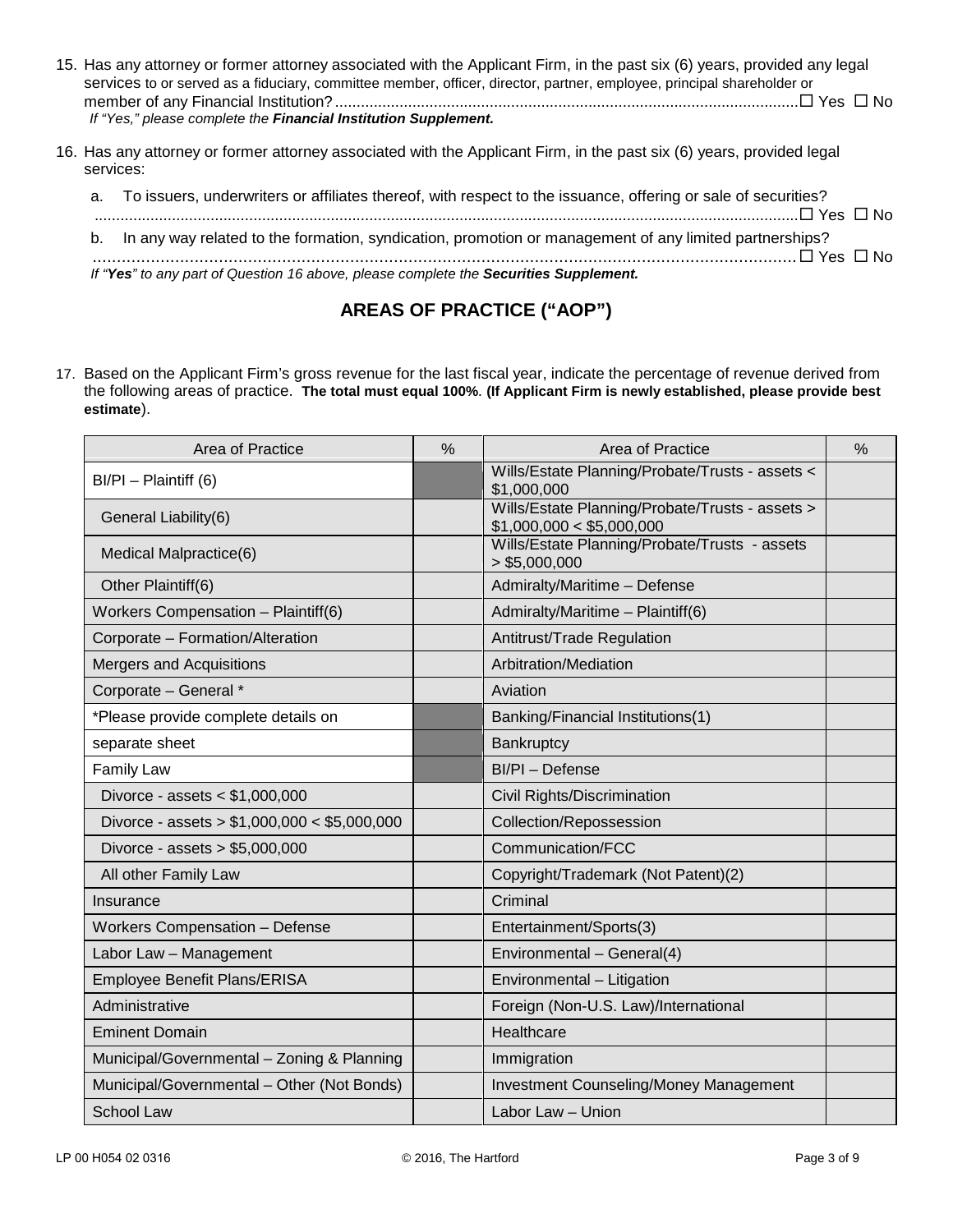| Real Estate (4)                          | Litigation - Commercial - Defense        |  |
|------------------------------------------|------------------------------------------|--|
| Real Estate - Commercial(4)              | Litigation - Commercial - Plaintiff(6)   |  |
| Real Estate - Escrow Agent(4)            | Loans(7)                                 |  |
| Real Estate - Foreclosure(4)             | Labor Litigation- Defense                |  |
| Real Estate – Residential(4)             | Labor Litigation $-$ Plaintiff(6)        |  |
| Real Estate - Title Work(4)              | Oil/Gas/Minerals(7)                      |  |
| Real Estate - Syndication/Development(4) | Patent(2)                                |  |
| Taxation                                 | <b>Public Utilities</b>                  |  |
| Tax - Corporate/Business Opinions        | Securities/Bonds/Secured Transactions(5) |  |
| Tax - Corporate/Business Preparations    | Social Security/Elder Law                |  |
| Tax – Individual                         | Water Rights(7)                          |  |
|                                          | Other (Describe)(7)                      |  |

Total:

If the Applicant Firm practices in any area(s) above with a numerical notation(s), complete the associated **Supplement** as follows:

| $(1)$ = Financial Institutions     | $(3)$ = Entertainment | $(5) =$ Securities           |
|------------------------------------|-----------------------|------------------------------|
| $(2)$ = Copyright Patent Trademark | $(4)$ = Real Estate   | $(6)$ = Plaintiff Litigation |

**(7) Please provide a complete description of services provided within this AOP on a separate sheet**

# **SYSTEMS AND PROCEDURES**

#### 18. Docket control system and procedures:

| a. | Does the Applicant Firm utilize at least two independent date controls to ensure that deadlines are met for                                                                                      |
|----|--------------------------------------------------------------------------------------------------------------------------------------------------------------------------------------------------|
| b. | $\Box$ Single Calendar $\Box$ Dual Calendar $\Box$ Pocket Calendar<br>Indicate all types regularly utilized:<br>□ Computer □ Master Listing □ Tickler System □ Other (Describe): _______________ |
| c. | If Applicant Firm uses computerized docket controls system, is it a centralized system used by the entire Firm?                                                                                  |
|    | d. Are two separate individuals entering dates into different date control systems for the same matter? $\Box$ Yes $\Box$ No                                                                     |
| е. |                                                                                                                                                                                                  |
| f. |                                                                                                                                                                                                  |
| g. | If the answer to the above is not an attorney, does an attorney regularly review them to make sure the                                                                                           |
| h. | If Applicant is a single attorney firm, who is providing back-up for these systems in the event of<br>$\Box$ N/A                                                                                 |
| i. | Does the Applicant Firm have a procedure in place to ensure that calendar entries are being reviewed and                                                                                         |
|    | 19. Conflict of interest avoidance system(s) and procedures:                                                                                                                                     |
| a. | Does the Applicant Firm have procedures in place that include the regular use of a conflict of interest                                                                                          |
| b. | Indicate method(s) used to achieve conflict checks: $\Box$ Computer $\Box$ Index File $\Box$ Client Lists<br>□ Conflict Committee □ Personal Memory □ Other (Describe): ________________         |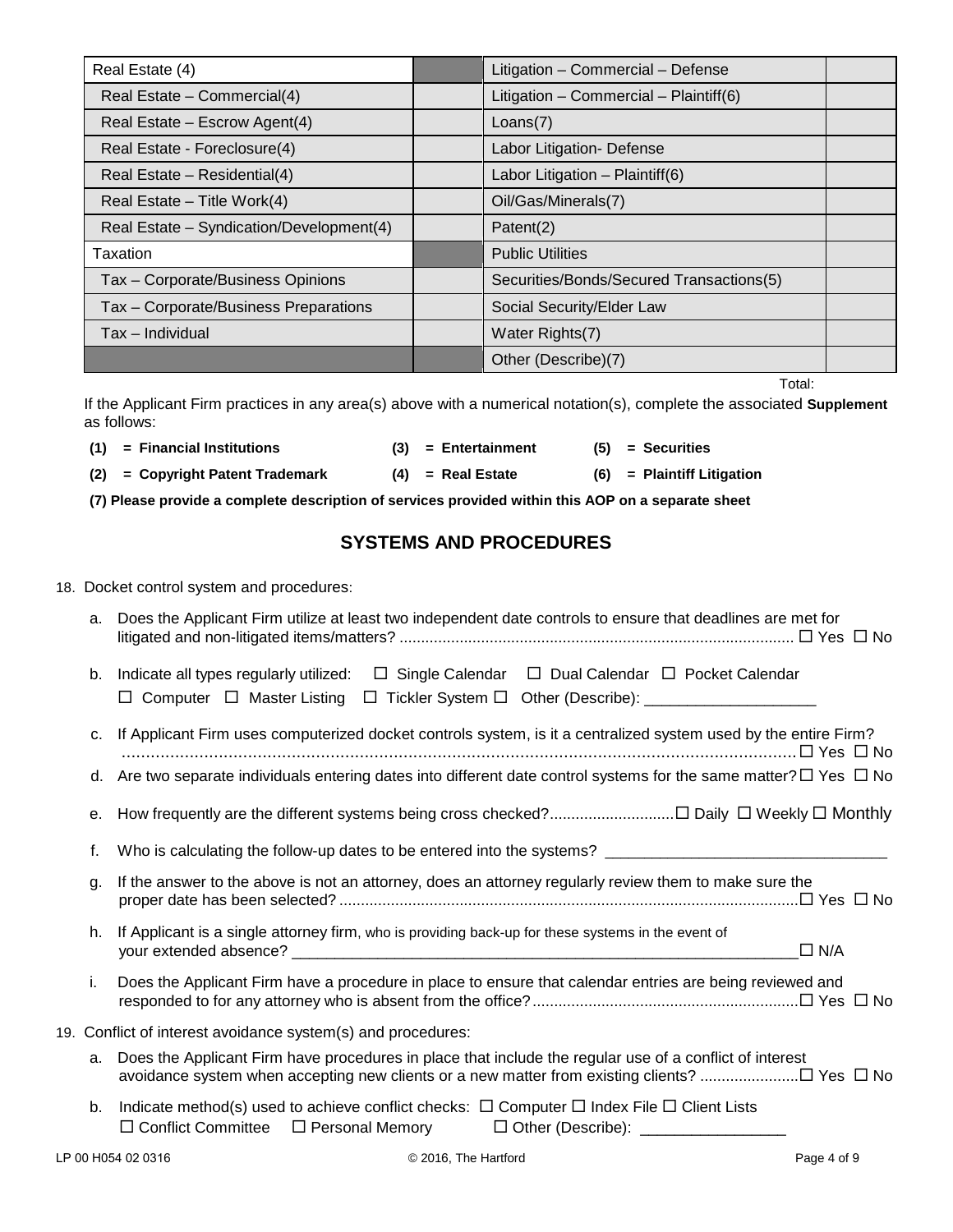| c. | Does this procedure capture attorney-client relationships established by predecessor, merged or acquired                                                                                                                                           |
|----|----------------------------------------------------------------------------------------------------------------------------------------------------------------------------------------------------------------------------------------------------|
| d. | Does the Applicant Firm disclose to clients, in writing, all actual or potential conflicts of interest? $\Box$ Yes $\Box$ No                                                                                                                       |
| е. | Upon disclosure of actual or potential conflicts, does the Applicant Firm always obtain written consent to                                                                                                                                         |
|    | 20. Has any current or former attorney associated with the Applicant Firm or predecessor firm served as an officer,<br>If "Yes," please complete the Outside Interest Supplement.                                                                  |
|    | 21. Has any current attorney or former attorney associated with the Applicant Firm or predecessor firm served as an<br>If "Yes," please complete the Outside Interest Supplement.                                                                  |
|    | 22. Has any current or former attorney (including their spouse) associated with the Applicant Firm or predecessor firm<br>owned an equity interest in any client or entity? If "Yes," please complete the Outside Interest Supplement. .□ Yes □ No |
|    | 23. Has any current or former attorney associated with the Applicant Firm or predecessor firm served as a trustee or<br>fiduciary such as an administrator, conservator, executor, guardian, receiver, escrow agent of any client?                 |
|    | If "Yes," please complete the Trustee Supplement.                                                                                                                                                                                                  |
|    | 24. For what percentage of new matters does the Applicant Firm require the use of engagement letters or retainer agreements that<br>%<br>Please attach a sample of letters/agreements used.                                                        |
|    | 25. For what percentage of declined matters does the Applicant Firm use declination or non-engagement letters?<br>$\%$<br>Please attach a sample of letters used.                                                                                  |
|    | 26. Within the past five (5) years, has the Applicant Firm or predecessor firm sued to collect fees or threatened<br>If "Yes," please indicate number _____ and explain the steps being taken to prevent countersuits for malpractice.             |
|    | 27. What percentage of the Applicant Firm's accounts receivable are over ninety (90) days past due?<br>$\frac{0}{0}$<br>If more than 30%, please explain how the firm manages accounts receivables.                                                |

# **INSURANCE COVERAGE HISTORY**

28. List the Lawyers Professional Liability Insurance coverage carried by the Applicant Firm or predecessor firms during the past five (5) years, including any periods without coverage. If no past coverage, indicate NONE.

| Effective<br>(mm/dd/yy) | Expiration<br>(mm/dd/yy) | Insurance Company | Limits of Liability<br>(per claim/aggregate) | Retention/<br>Deductible | Number of<br>Attorneys | Annual<br>Premium |
|-------------------------|--------------------------|-------------------|----------------------------------------------|--------------------------|------------------------|-------------------|
|                         |                          |                   |                                              |                          |                        |                   |
|                         |                          |                   |                                              |                          |                        |                   |
|                         |                          |                   |                                              |                          |                        |                   |
|                         |                          |                   |                                              |                          |                        |                   |
|                         |                          |                   |                                              |                          |                        |                   |

29. Provide the date of the Applicant or predecessor firm's first claims made policy (maintained without interruption to date):...................................................................................................................................................\_\_\_\_\_/\_\_\_\_\_/\_\_\_\_\_

(Month/Day/Year)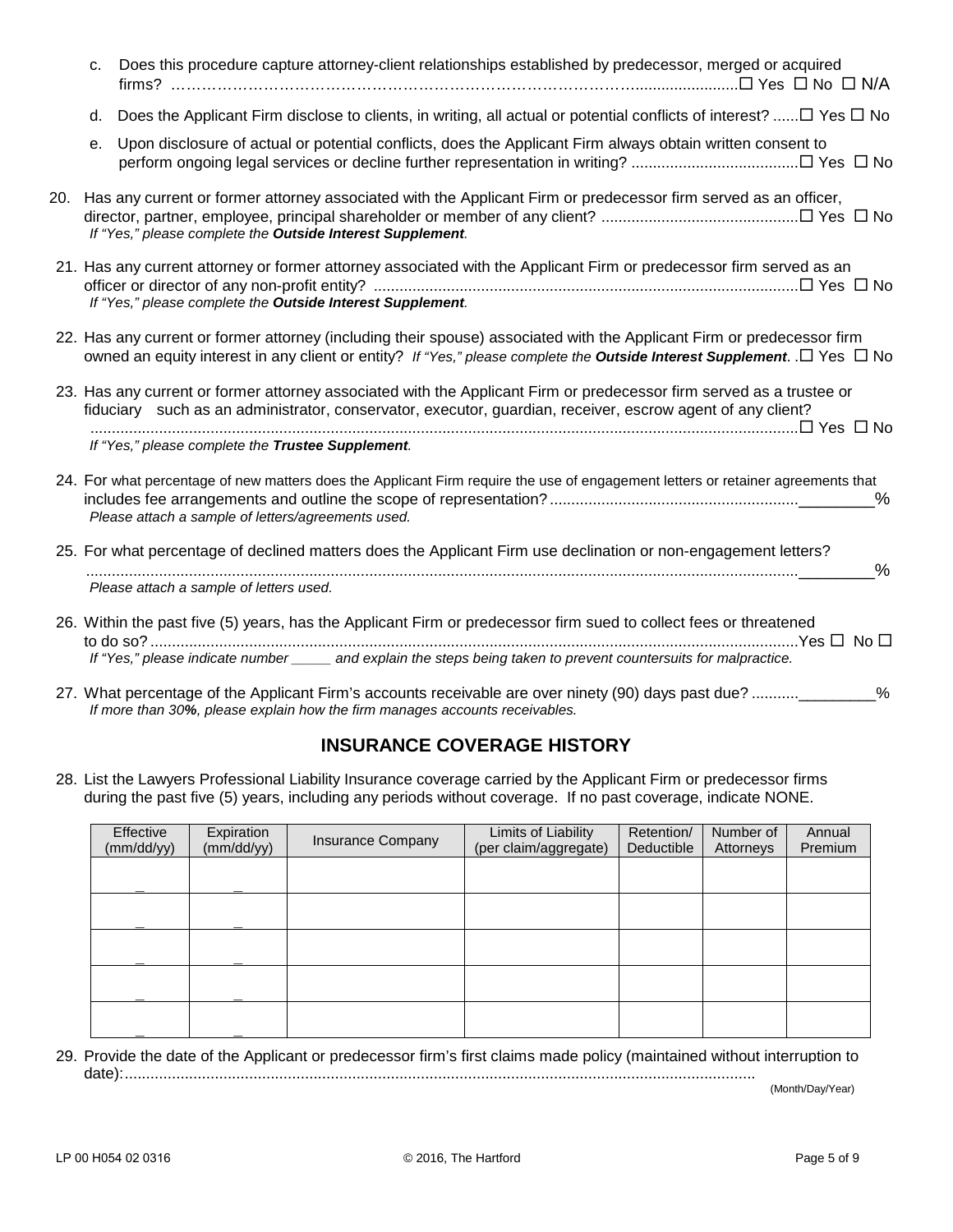| If Yes, please provide date:                                                                                                                                                                                 | 30. Does the Applicant Firm's current policy contain a prior acts limitation or retroactive date applicable to the<br>Attach a copy of the endorsement and a copy of the applicant's current dec |  |
|--------------------------------------------------------------------------------------------------------------------------------------------------------------------------------------------------------------|--------------------------------------------------------------------------------------------------------------------------------------------------------------------------------------------------|--|
| page.                                                                                                                                                                                                        | (Month/Day/Year)                                                                                                                                                                                 |  |
| 31. Does the Applicant Firm's current policy have any endorsements or exclusions or coverage limitations tailored<br>$\Box$ Yes $\Box$ No<br>If "Yes', please describe and attach a copy of the endorsement. |                                                                                                                                                                                                  |  |

- 32. Has the Applicant Firm or any attorney for whom coverage is sought ever purchased an extended reporting period endorsement? *If "Yes," please provide details*...................................................................................... Yes No
- 33. In the past five (5) years, has the Applicant Firm or any of its attorneys ever had professional liability insurance or similar insurance declined, cancelled or non-renewed? *NOT APPLICABLE IN MISSOURI; THEREFORE MO APPLICANTS MUST NOT RESPOND TO THE QUESTION. If "Yes," please provide details..............................* Yes No

## **CLAIM/INCIDENT INFORMATION**

- 34. In the past five (5) years, has any professional liability claim or suit ever been made against the Applicant Firm or any predecessor firm or any current or former attorney of the Applicant Firm or predecessor firm?....... $\Box$  Yes  $\Box$  No *If "Yes," please indicate how many \_\_\_\_,complete a separate Supplemental Claim Form for each claim and provide five years of currently dated carrier loss runs*
- 35. Does any attorney for whom coverage is sought know of any incident, act, error or omission that could result in a claim or suit against the Applicant Firm or any predecessor firm or any of the current or former attorneys associated with the Applicant Firm? ............................................................................................................. Yes No *If "Yes," please indicate how many \_\_\_\_ and complete a separate Supplemental Claim Form for each incident.*
- 36. Has any attorney for whom coverage is sought been refused admission to practice, disbarred, suspended,reprimanded, sanctioned, or held in contempt by any court, administrative agency or regulatory body or been the subject of a disciplinary complaint or grievance made to any of the aforementioned entities? ..... $\Box$  Yes  $\Box$  No *If "Yes," please provide details and include copies of the order of dismissal, finding of adjudicating body, or complaint of ongoing matter.*

## **COVERAGE SELECTION**

37. Limits of Liability Requested:

*.*

| $\Box$ \$100.000/\$300.000 | $\square$ \$500,000/\$1,000,000   | $\square$ \$2,000,000/\$4,000,000 |
|----------------------------|-----------------------------------|-----------------------------------|
| $\Box$ \$200.000/\$600.000 | $\square$ \$1,000,000/\$1,000,000 | $\square$ \$3,000,000/\$3,000,000 |
| $\Box$ \$250,000/\$500,000 | $\square$ \$1,000,000/\$2,000,000 | $\Box$ \$4,000,000/\$4,000,000    |
| $\Box$ \$500.000/\$500.000 | $\Box$ \$2,000,000/\$2,000,000    | $\Box$ \$5,000,000/\$5,000,000    |

38. Deductible Amount Requested.

| $\square$ \$2,500 | $\Box$ \$10,000    | $\Box$ \$20,000 | $\square$ \$50,000 |
|-------------------|--------------------|-----------------|--------------------|
| $\square$ \$5,000 | $\square$ \$15.000 | $\Box$ \$25,000 |                    |

39. Other Deductible and Limit Options Requested:

| Annual Aggregate Deductible                     | $\Box$ Currently Have $\Box$ Interested in Quotation |
|-------------------------------------------------|------------------------------------------------------|
| Deductible Not Applicable Towards Defense Costs | $\Box$ Currently Have $\Box$ Interested in Quotation |
| Claims Expenses Outside Limits of Liability     | $\Box$ Currently Have $\Box$ Interested in Quotation |

| $\Box$ Currently Have $\Box$ Interested in Quotation |
|------------------------------------------------------|
| $\Box$ Currently Have $\Box$ Interested in Quotation |
| $\Box$ Currently Have $\Box$ Interested in Quotation |

For Kansas Applicants

A notice or document may be delivered by electronic means by an insurer to a party under this section if: (1) The party has affirmatively consented to that method of delivery and has not withdrawn the consent; (2) The party, before giving consent, is provided with a clear and conspicuous statement informing the party of: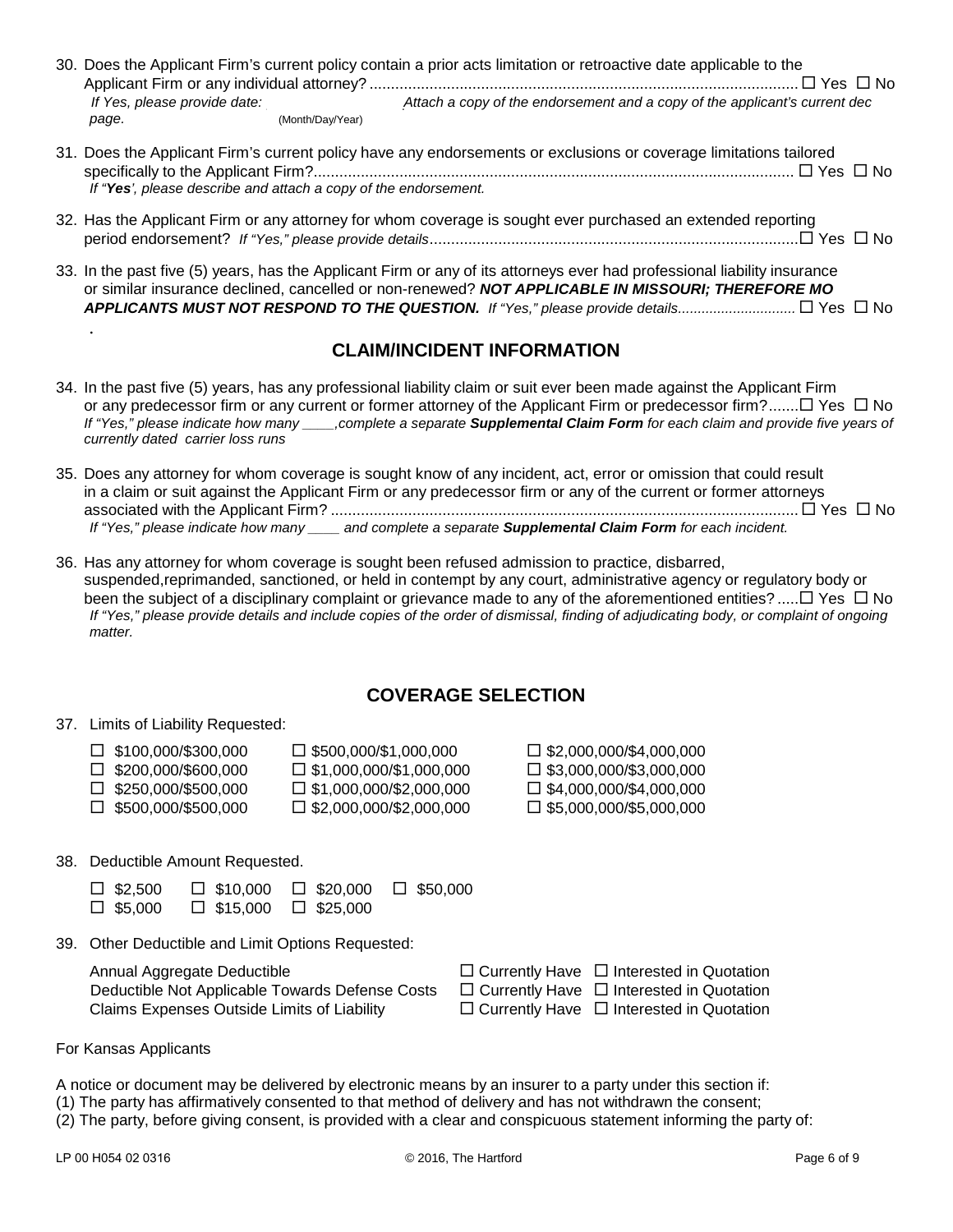(A) Any right or option of the party to have the notice or document provided or made available in paper or another non-electronic form;

(B) the right of the party to withdraw consent to have a notice or document delivered by electronic means and any fees, conditions or consequences imposed in the event consent is withdrawn;

(C) whether the party's consent applies: (i) Only to the particular transaction as to which the notice or document must be given; or (ii) to identified categories of notices or documents that may be delivered by electronic means during the course of the parties' relationship;

(D) (i) the means, after consent is given, by which a party may obtain a paper copy of a notice or document delivered by electronic means; and (ii) the fee, if any, for the paper copy; and

(E) the procedure a party must follow to withdraw consent to have a notice or document delivered by electronic means and to update information needed to contact the party electronically;

For Utah Applicants Only:

ANY MATTER IN DISPUTE BETWEEN YOU AND THE COMPANY MAY BE SUBJECT TO ARBITRATION AS AN ALTERNATIVE TO COURT ACTION PURSUANT TO THE RULES OF (THE AMERICAN ARBITRATION ASSOCIATION OR OTHER RECOGNIZED ARBITRATOR), A COPY OF WHICH IS AVAILABLE ON REQUEST FROM THE COMPANY. ANY DECISION REACHED BY ARBITRATION SHALL BE BINDING UPON BOTH YOU AND THE COMPANY. THE ARBITRATION AWARD MAY INCLUDE ATTORNEY'S FEES IF ALLOWED BY STATE LAW AND MAY BE ENTERED AS A JUDGEMENT IN ANY COURT OF PROPER JURISDICTION.

#### **FRAUD WARNING STATEMENTS**

**ALABAMA APPLICANTS: ANY PERSON WHO KNOWINGLY PRESENTS A FALSE OR FRAUDULENT CLAIM FOR PAYMENT OF A LOSS OR BENEFIT OR WHO KNOWINGLY PRESENTS FALSE INFORMATION IN AN APPLICATION FOR INSURANCE IS GUILTY OF A CRIME AND MAY BE SUBJECT TO RESTITUTION FINES OR CONFINEMENT IN PRISON, OR ANY COMBINATION THEREOF.**

**ARKANSAS APPLICANTS: ANY PERSON WHO KNOWINGLY PRESENTS A FALSE OR FRAUDULENT CLAIM FOR PAYMENT OF A LOSS OR BENEFIT OR KNOWINGLY PRESENTS FALSE INFORMATION IN AN APPLICATION FOR INSURANCE IS GUILTY OF A CRIME AND MAY BE SUBJECT TO FINES AND CONFINEMENT IN PRISON.**

**COLORADO APPLICANTS: IT IS UNLAWFUL TO KNOWINGLY PROVIDE FALSE, INCOMPLETE, OR MISLEADING FACTS OR INFORMATION TO AN INSURANCE COMPANY FOR THE PURPOSE OF DEFRAUDING OR ATTEMPTING TO DEFRAUD THE COMPANY. PENALTIES MAY INCLUDE IMPRISONMENT, FINES, DENIAL OF INSURANCE, AND CIVIL DAMAGES. ANY INSURANCE COMPANY OR AGENT OF AN INSURANCE COMPANY WHO KNOWINGLY PROVIDES FALSE, INCOMPLETE, OR MISLEADING FACTS OR INFORMATION TO A POLICY HOLDER OR CLAIMANT FOR THE PURPOSE OF DEFRAUDING OR ATTEMPTING TO DEFRAUD THE POLICY HOLDER OR CLAIMANT WITH REGARD TO A SETTLEMENT OR AWARD PAYABLE FROM INSURANCE PROCEEDS SHALL BE REPORTED TO THE COLORADO DIVISION OF INSURANCE WITHIN THE DEPARTMENT OF REGULATORY AGENCIES.**

**DISTRICT OF COLUMBIA APPLICANTS: IT IS A CRIME TO PROVIDE FALSE OR MISLEADING INFORMATION TO AN INSURER FOR THE PURPOSE OF DEFRAUDING THE INSURER OR ANY OTHER PERSON. PENALTIES INCLUDE IMPRISONMENT AND/OR FINES. IN ADDITION, AN INSURER MAY DENY INSURANCE BENEFITS IF FALSE INFORMATION MATERIALLY RELATED TO A CLAIM WAS PROVIDED BY THE APPLICANT.**

**FLORIDA APPLICANTS: ANY PERSON WHO KNOWINGLY AND WITH INTENT TO INJURE, DEFRAUD OR DECEIVE ANY INSURER FILES A STATEMENT OF CLAIM OR AN APPLICATION CONTAINING ANY FALSE, INCOMPLETE, OR MISLEADING INFORMATION IS GUILTY OF A FELONY OF THE THIRD DEGREE.** 

**HAWAII APPLICANTS: FOR YOUR PROTECTION, HAWAII LAW REQUIRES YOU TO BE INFORMED THAT PRESENTING A FRAUDULENT CLAIM FOR PAYMENT OF A LOSS OR BENEFIT IS A CRIME PUNISHABLE BY FINES OR IMPRISONMENT, OR BOTH.**

**KANSAS APPLICANTS: A " FRAUDULENT INSURANCE ACT " MEANS AN ACT COMMITTED BY ANY PERSON WHO, KNOWINGLY AND WITH INTENT TO DEFRAUD, PRESENTS, CAUSES TO BE PRESENTED OR PREPARES WITH KNOWLEDGE OR BELIEF THAT IT WILL BE PRESENTED TO OR BY AN INSURER, PURPORTED INSURER, BROKER OR ANY AGENT THEREOF, ANY WRITTEN STATEMENT AS PART OF, OR IN SUPPORT OF, AN APPLICATION FOR THE ISSUANCE OF, OR THE RATING OF AN INSURANCE POLICY FOR PERSONAL OR**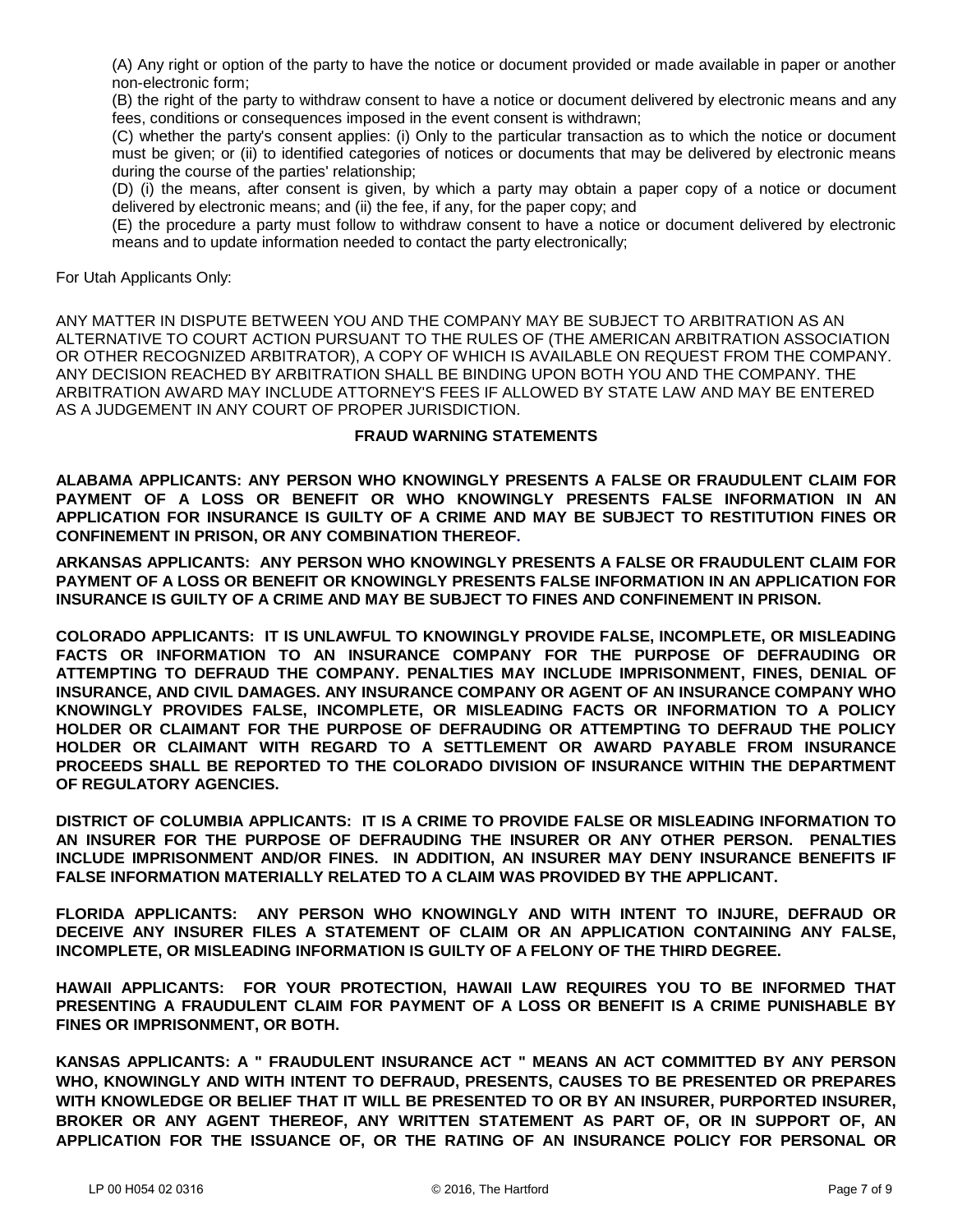**COMMERCIAL INSURANCE, OR A CLAIM FOR PAYMENT OR OTHER BENEFIT PURSUANT TO AN INSURANCE POLICY FOR COMMERCIAL OR PERSONAL INSURANCE WHICH SUCH PERSON KNOWS TO CONTAIN MATERIALLY FALSE INFORMATION CONCERNING ANY FACT MATERIAL THERETO; OR CONCEALS, FOR THE PURPOSE OF MISLEADING, INFORMATION CONCERNING ANY FACT MATERIAL THERETO.**

**KENTUCKY APPLICANTS: ANY PERSON WHO KNOWINGLY AND WITH INTENT TO DEFRAUD ANY INSURANCE COMPANY OR OTHER PERSON FILES AN APPLICATION FOR INSURANCE CONTAINING ANY MATERIALLY FALSE INFORMATION OR CONCEALS FOR THE PURPOSE OF MISLEADING, INFORMATION CONCERNING ANY FACT MATERIAL THERETO COMMITS A FRAUDULENT INSURANCE ACT, WHICH IS A CRIME.**

**LOUISIANA APPLICANTS: ANY PERSON WHO KNOWINGLY PRESENTS A FALSE OR FRAUDULENT CLAIM FOR PAYMENT OF A LOSS OR BENEFIT OR KNOWINGLY PRESENTS FALSE INFORMATION IN AN APPLICATION FOR INSURANCE IS GUILTY OF A CRIME AND MAY BE SUBJECT TO FINES AND CONFINEMENT IN PRISON.**

**MAINE APPLICANTS: IT IS A CRIME TO KNOWINGLY PROVIDE FALSE, INCOMPLETE OR MISLEADING INFORMATION TO AN INSURANCE COMPANY FOR THE PURPOSE OF DEFRAUDING THE COMPANY. PENALTIES MAY INCLUDE IMPRISONMENT, FINES OR A DENIAL OF INSURANCE BENEFITS.**

**MARYLAND APPLICANTS: ANY PERSON WHO KNOWINGLY OR WILLFULLY PRESENTS A FALSE OR FRAUDULENT CLAIM FOR PAYMENT OF A LOSS OR BENEFIT OR WHO KNOWINGLY OR WILLFULLY PRESENTS FALSE INFORMATION IN AN APPLICATION FOR INSURANCE IS GUILTY OF A CRIME AND MAY BE SUBJECT TO FINES AND CONFINEMENT IN PRISON.**

**NEW HAMPSHIRE APPLICANTS: ANY PERSON WHO KNOWINGLY AND WITH INTENT TO INJURE, DECEIVE, DEFRAUD ANY INSURER OR OTHER PERSON FILES AN APPLICATION OR A CLAIM CONTAINING ANY FALSE, INCOMPLETE OR MISLEADING INFORMATION OR CONCEALS INFORMATION CONCERNING ANY MATERIAL FACT COMMITS INSURANCE FRAUD, WHICH IS A CRIME AND SUBJECTS SUCH PERSON TO CRIMINAL AND CIVIL PENALTIES.**

**NEW JERSEY APPLICANTS: ANY PERSON WHO INCLUDES ANY FALSE OR MISLEADING INFORMATION ON AN APPLICATION FOR AN INSURANCE POLICY IS SUBJECT TO CRIMINAL AND CIVIL PENALTIES.**

**NEW MEXICO APPLICANTS: ANY PERSON WHO KNOWINGLY PRESENTS A FALSE OR FRAUDULENT CLAIM FOR PAYMENT OF A LOSS OR BENEFIT OR KNOWINGLY PRESENTS FALSE INFORMATION IN AN APPLICATION FOR INSURANCE IS GUILTY OF A CRIME AND MAY BE SUBJECT TO CIVIL FINES AND CRIMINAL PENALTIES.**

**OHIO APPLICANTS: ANY PERSON WHO, WITH INTENT TO DEFRAUD OR KNOWING THAT HE IS FACILITATING A FRAUD AGAINST AN INSURER, SUBMITS AN APPLICATION OR FILES A CLAIM CONTAINING A FALSE OR DECEPTIVE STATEMENT IS GUILTY OF INSURANCE FRAUD.**

**OKLAHOMA APPLICANTS: WARNING: ANY PERSON WHO KNOWINGLY, AND WITH INTENT TO INJURE, DEFRAUD OR DECEIVE ANY INSURER, MAKES ANY CLAIM FOR THE PROCEEDS OF AN INSURANCE POLICY CONTAINING ANY FALSE, INCOMPLETE OR MISLEADING INFORMATION IS GUILTY OF A FELONY.** 

**OREGON APPLICANTS: ANY PERSON WHO KNOWINGLY AND WITH INTENT TO DEFRAUD OR SOLICIT ANOTHER TO DEFRAUD AN INSURER: (1) BY SUBMITTING AN APPLICATION OR; (2) FILING A CLAIM CONTAINING A FALSE STATEMENT AS TO ANY MATERIAL FACT MAY BE VIOLATING STATE LAW.**

**PENNSYLVANIA APPLICANTS: ANY PERSON WHO KNOWINGLY AND WITH INTENT TO DEFRAUD ANY INSURANCE COMPANY OR OTHER PERSON FILES AN APPLICATION FOR INSURANCE OR STATEMENT OF CLAIM CONTAINING ANY MATERIALLY FALSE INFORMATION OR CONCEALS FOR THE PURPOSE OF MISLEADING, INFORMATION CONCERNING ANY FACT MATERIAL THERETO COMMITS A FRAUDULENT INSURANCE ACT, WHICH IS A CRIME AND SUBJECTS SUCH PERSON TO CRIMINAL AND CIVIL PENALTIES.**

**PUERTO RICO APPLICANTS: ANY PERSON WHO KNOWINGLY AND WITH INTENT TO DEFRAUD AN INSURANCE COMPANY PRESENTS FALSE INFORMATION IN AN INSURANCE APPLICATION, OR PRESENTS, HELPS, OR CAUSES THE PRESENTATION OF A FRAUDULENT CLAIM FOR THE PAYMENT OF A LOSS OR ANY OTHER BENEFIT, OR PRESENTS MORE THAN ONE CLAIM FOR THE SAME DAMAGE OR LOSS, SHALL INCUR A FELONY AND, UPON CONVICTION, SHALL BE SANCTIONED FOR EACH VIOLATION WITH THE PENALTY OF A FINE OF**